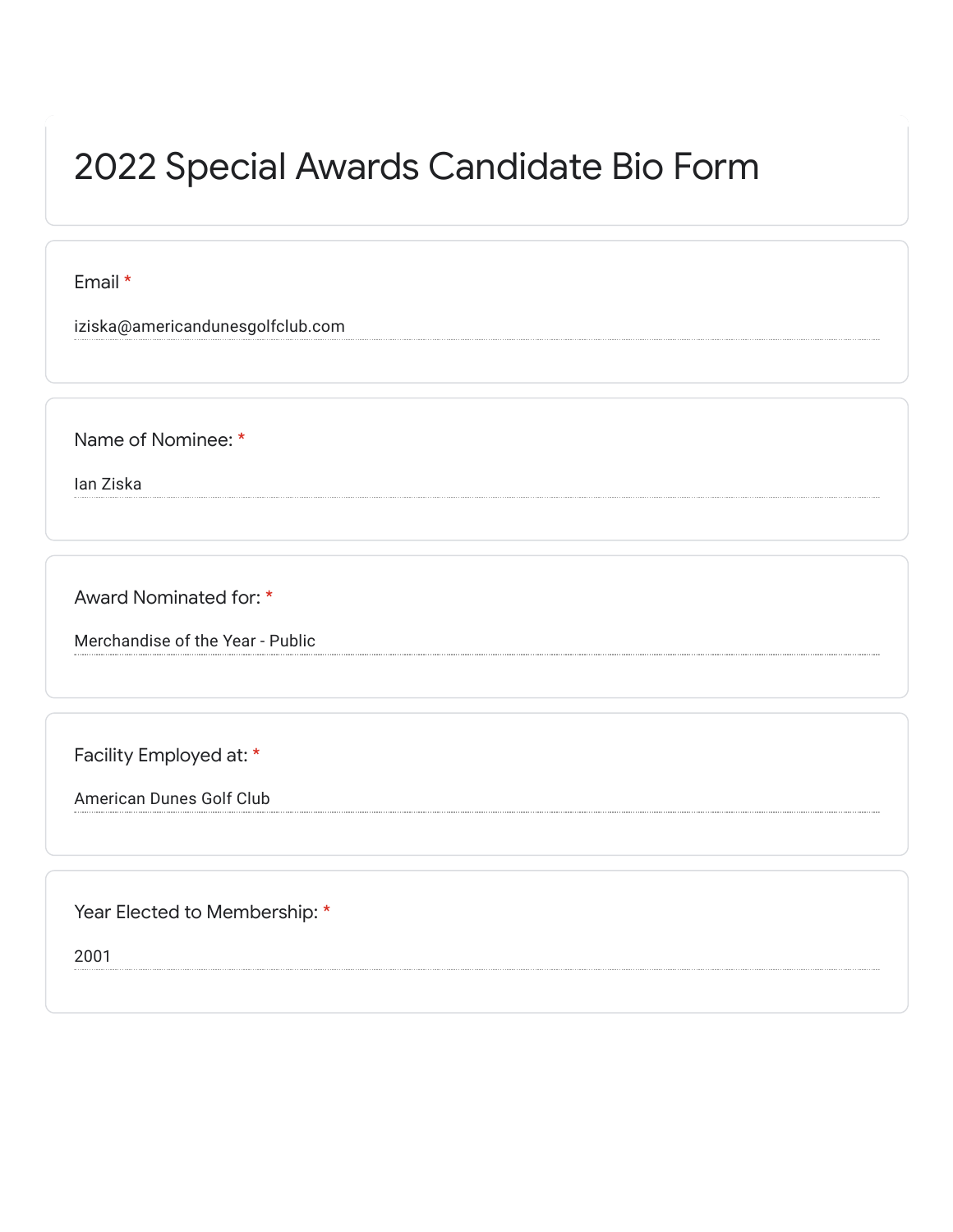Using the Special Awards Criteria (link in the email,) describe your achievements/accomplishments that would pertain to this award: \*

I take tremendous pride in retailing, and it's an area of my job I have a ton of fun doing. I enjoy being creative and thinking of new and different ways to implement ideas, style, and design. I will try anything, willing to buy without the fear of failing or missing a target.

Operating a successful retail shop in a COVID-related, booming golf market is filled with incredible challenges and provides tremendous opportunity. However, managing a retail operation in an inaugural season at a new facility with no history, unknown customer shopping habits, with worldwide supply chain issues due to a pandemic made for even more of a significant challenge.

The retail operation at American Dunes began in May of 2020, following the launch of our online shop. Shop.americandunesgolfclub.com provided an avenue for supporters and shoppers from afar who were interested in supporting our brand while the golf course was closed and under construction. Relying heavily on our web presence and social media outlets, we successfully promoted and showcased "The Most Patriotic Gear in Golf," where 2020 retail sales exceeded \$250,000.

Fast forward to our inaugural season, with opening day approaching, and the golf course prepped for flight; we welcomed for the first time in-person shopping on May 3, 2021. Of course, there were several unknowns for our first summer without history, as we had no idea what to expect.

We forecasted annual retail sales of \$600,000. On July 7, 2021, only sixty-six days into our inaugural season, we surpassed our budgeted yearly target.

Following this solid start, a re-forecast was required. With new sales goals in place, challenges grew as we encountered issues with timely deliveries. As a result, a "reactive buying" philosophy was implemented, as supply could not support demand. Thankfully, we continued to see gear arrive in a reasonable amount of time, allowing us to fulfill orders, meeting goals, and sales continued to exceed expectations each month.

I am incredibly proud of our effort and results from this first season, and I'm excited about our future. Retail success at American Dunes is vital and will directly contribute to the support of our mission. I will continue to use creative ideas, implement proper training, and focus on customer satisfaction. Additionally, we will continue to focus on selling quality inventory that creates buzz, turns fast, and has "in your face" Americana, sought out by our national supporters, guests, and visiting military service members.

While I am the lead in retail at American Dunes, I would be remiss if I didn't thank my team for their effort and support. I also must acknowledge the sales representatives I work so closely with, as these individuals have greatly assisted with our success as we faced so many industry challenges this year.

I am thankful to have been previously recognized by my peers for this special award. I'm honored to have an opportunity to share my new experiences and help fellow PGA Professionals with best practices in golf retail.

Thank you again.